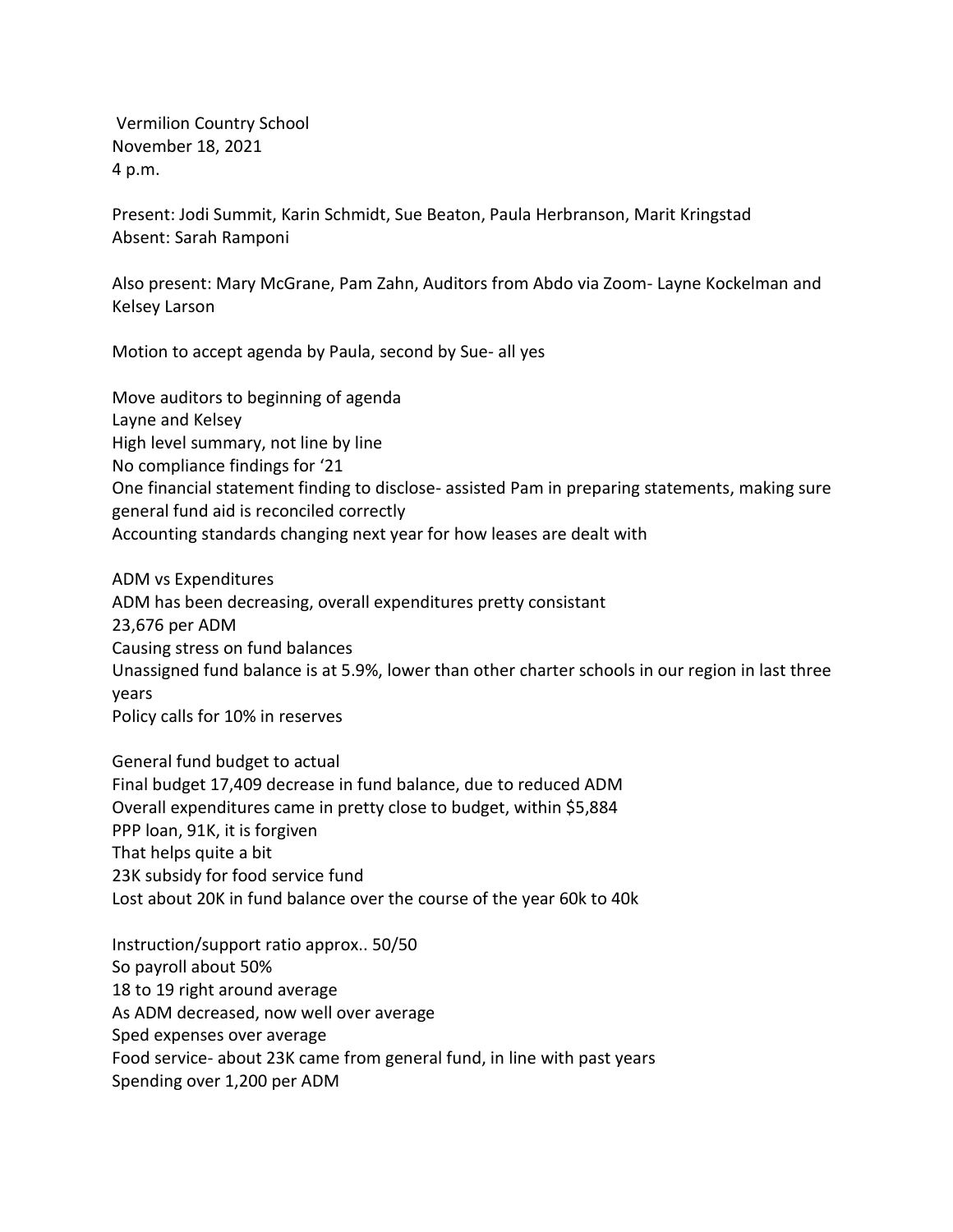Cash on hand increased year over year to 112,963

Board discussed audit presentation

Motion to approve consent agenda by Karin, second by Paula- all yes Revise agenda to Appoint Mary McGrane as IoWA as soon as federal grants are approved Approve Minutes from Oct. 28, 2021 Board resolution to allow Karla Lundstrom and Mary to change contact names on invoices if needed Second reading and approval of Whistleblower Policy and Access to Public Data Policy

October financials Deposits- \$22,760.57 Expenses posted to Smart Finance of \$84,948.31 Withdrawals of \$68,478.53 Difference of \$16,469.78 (outstanding checks)

Motion to approve October financials by Karin, second by Paula- all yes

Pam Z- need to track petty cash ins and outs Need to track gas usage per van Looking into a "fleet" program to simplify process Food service program under review this year Update credit cards UFARS class available for Karla Need to do a budget revision- state ADM figure it too high- start in January for adoption in February

Covid plan update Free rapid covid tests now available at the school (CUE tests) Getting parental permission to conduct in school tests Two students in quarantine because family member has covid, neither have covid, families are being responsible Masks still optional, about 1/3 wearing them If we get an active case in the school, then what 10 are fully vaxxed One chose not to say Rest are not, but half of them want to get vaxxed All but one staff fully vaxxed, one will get tested weekly

Policy review Need to update student handbook to reflect policy Need more current copy of MSBA bullying and harassment policy, and then align our handbook to the new policies